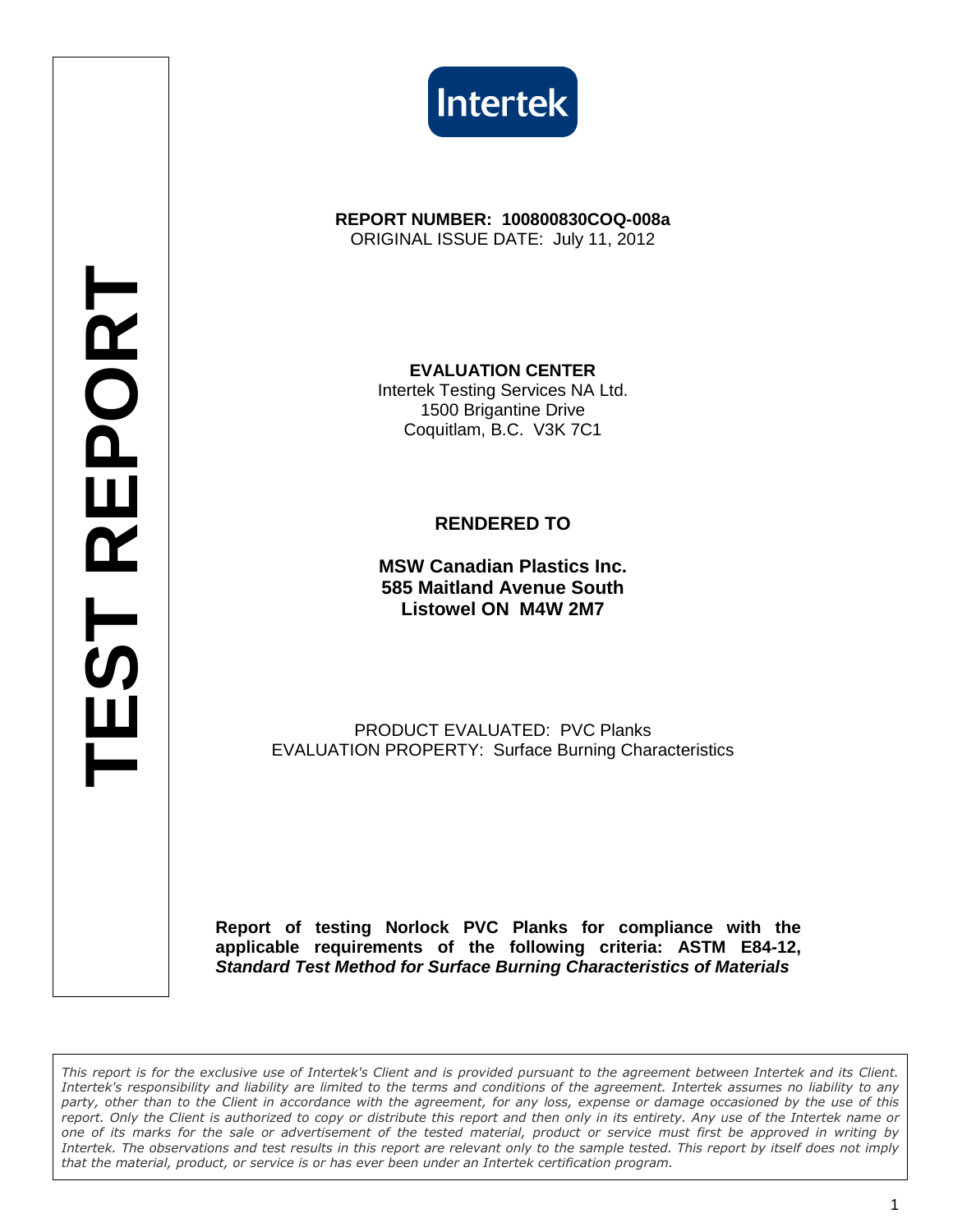#### **Table of Contents**  $\mathbf 1$

| $\mathbf{1}$            |     |  |  |  |
|-------------------------|-----|--|--|--|
| $\overline{2}$          |     |  |  |  |
| 3                       |     |  |  |  |
|                         | 3.1 |  |  |  |
|                         | 3.2 |  |  |  |
| 4                       |     |  |  |  |
|                         | 4.1 |  |  |  |
|                         | 4.2 |  |  |  |
| 5                       |     |  |  |  |
|                         | 5.1 |  |  |  |
| 6                       |     |  |  |  |
|                         |     |  |  |  |
| <b>REVISION SUMMARY</b> |     |  |  |  |

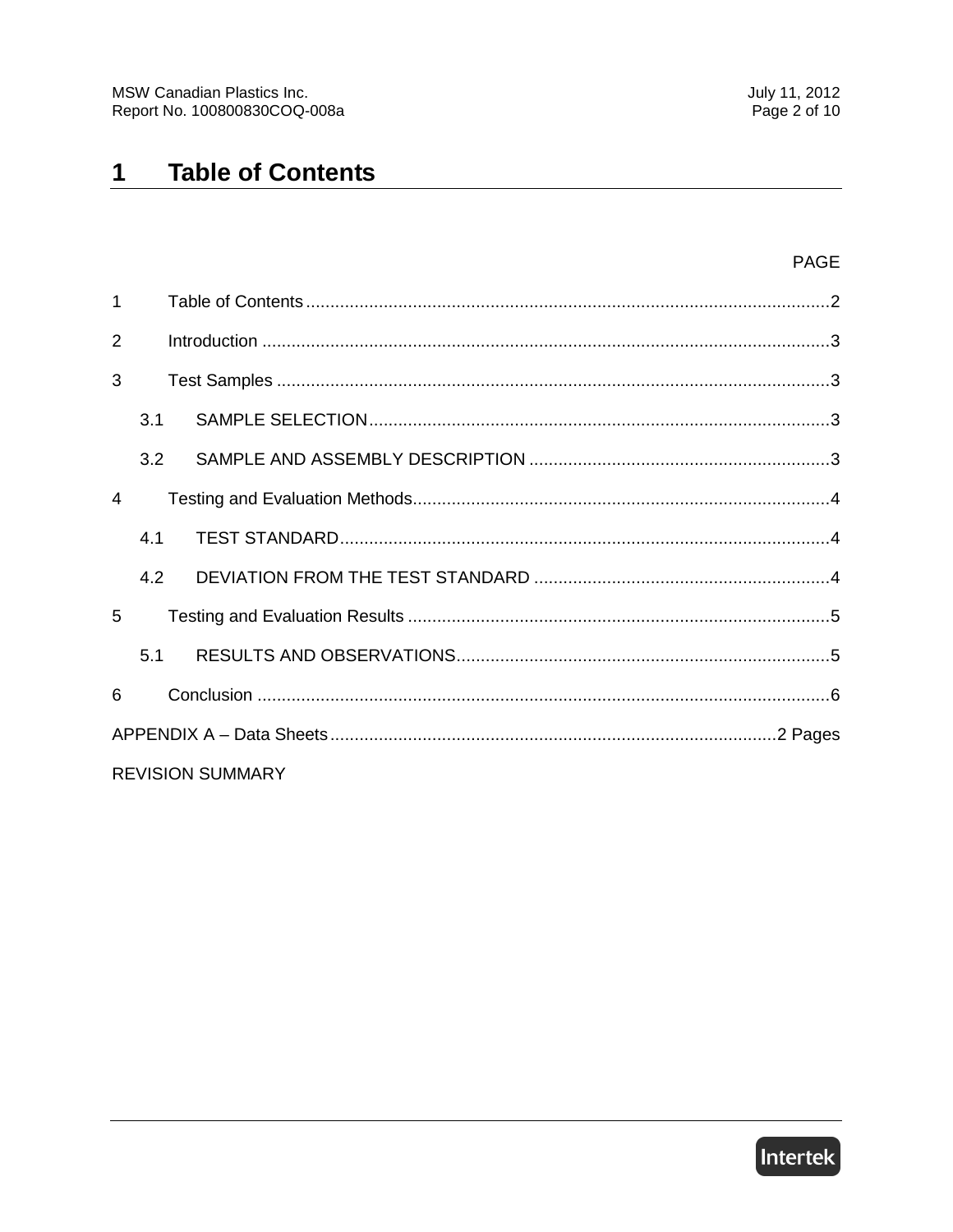# **2 Introduction**

Intertek Testing Services NA Ltd. (Intertek) has conducted testing for MSW Canadian Plastics Inc., to evaluate the surface burning characteristics of PVC planks. Testing was conducted in accordance with the standard methods of ASTM E84-12, Standard Test Method for Surface Burning Characteristics of Materials.

This evaluation began July 6, 2012 and was completed the same day.

## **3 Test Samples**

## **3.1. SAMPLE SELECTION**

Samples were submitted to Intertek directly from the client and were not independently selected for testing. The sample materials were received at the Evaluation Center on July 4, 2012.

## **3.2. SAMPLE AND ASSEMBLY DESCRIPTION**

The sample product was identified by the client as Norlock PVC Planks measuring 1 3/8 in. thick by 9 in. by wide 8 ft long. The tongue and groove planks are of a hollow core design and are white in colour.

For this trial run, nine planks were fitted together to form the required 24 ft length of sample material. The samples were supported by  $\frac{1}{4}$  in. steel rods spaced every 24 in. and 20 ga 2 in x 2 in galvanized steel netting spanning the upper ledge of the flame spread tunnel. A layer of 6 mm reinforced cement board was placed over top of the samples, the tunnel lid was lowered into place, and the samples were then tested in accordance with ASTM E84-12.

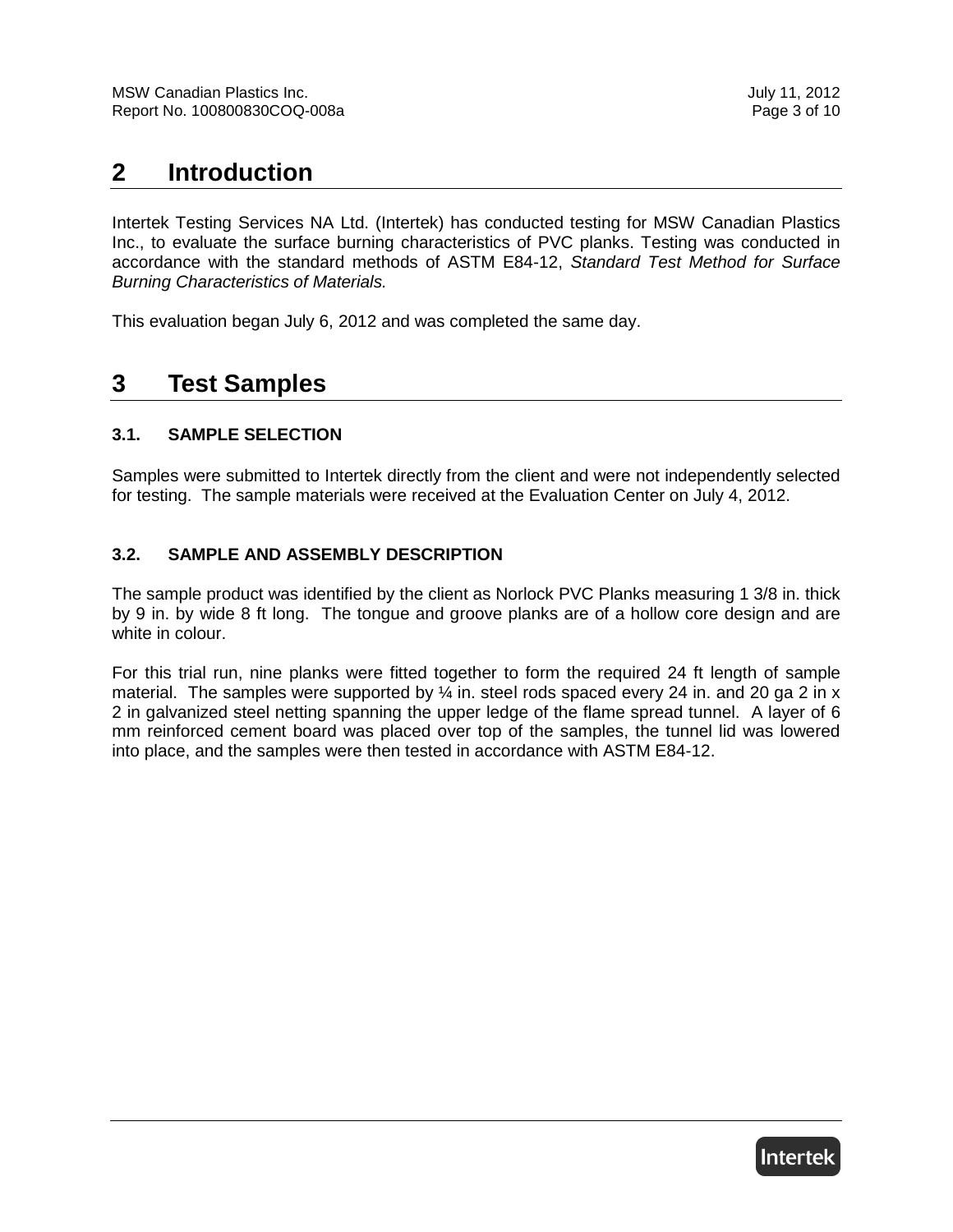# **4 Testing and Evaluation Methods**

#### **4.1. TEST STANDARD**

The results of the tests are expressed by indexes, which compare the characteristics of the sample under tests relative to that of select grade red oak flooring and inorganic-cement board.

#### **(A) Flame Spread Classification:**

This index relates to the rate of progression of a flame along a sample in the 25 foot tunnel. A natural gas flame is applied to the front of the sample at the start of the test and drawn along the sample by a draft kept constant for the duration of the test. An observer notes the progression of the flame front relative to time. This information is plotted on a graph (flame spread curve).

The test apparatus is calibrated such that the flame front for red oak flooring passes out the end of the tunnel in five minutes, thirty seconds (plus or minus 15 seconds).

#### **(B) Smoke Developed:**

A photocell is used to measure the amount of light, which is obscured by the smoke passing down the tunnel duct. When the smoke from a burning sample obscures the light beam, the output from the photocell decreases. This decrease with time is recorded and compared to the results obtained for red oak, which is defined to be 100.

#### **4.2. DEVIATION FROM THE TEST STANDARD**

The test sample was positioned so that one length was placed over each burner. The material did not cover the entire width of the tunnel.

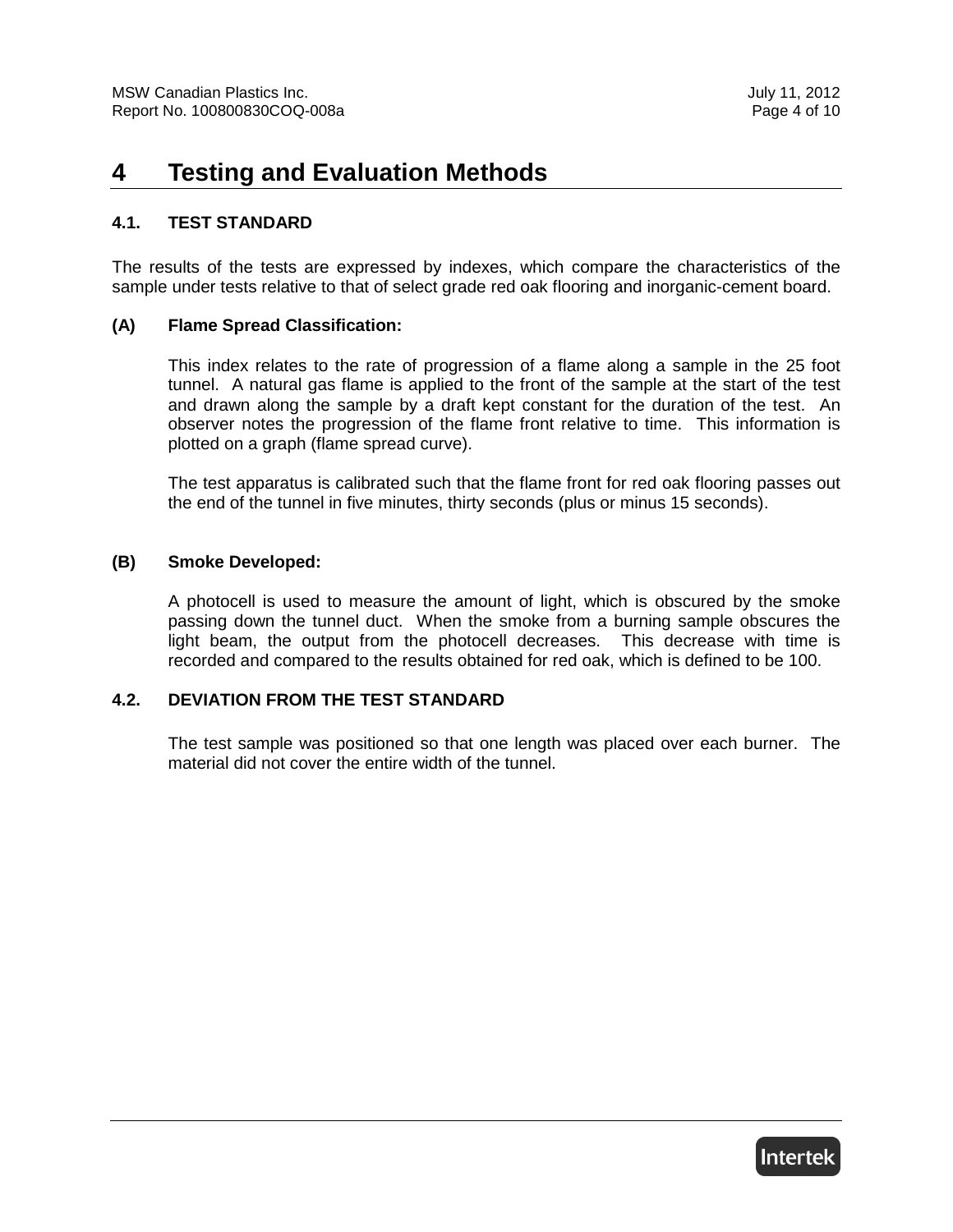# **5 Testing and Evaluation Results**

#### **5.1. RESULTS AND OBSERVATIONS**

#### **(A) Flame Spread**

The resultant flame spread classifications are as follows: (Classification rounded to nearest 5)

| <b>Sample Material</b> | <b>Flame Spread</b> | <b>Flame Spread</b><br><b>Classification</b> |
|------------------------|---------------------|----------------------------------------------|
| Norlock PVC Planks     |                     |                                              |

#### **(B) Smoke Developed**

The areas beneath the smoke developed curve and the related classifications are as follows: (For smoke developed indexes 200 or more, classification is rounded to the nearest 50. For smoke developed indexes less than 200, classification is rounded to nearest 5)

| <b>Sample Material</b> | <b>Smoke Developed</b> | <b>Smoked Developed</b><br><b>Classification</b> |
|------------------------|------------------------|--------------------------------------------------|
| Norlock PVC Planks     | 1034                   | 1050                                             |

#### **(C) Observations**

The sample material ignited at approximately 69 seconds, the flame began to progress along the sample until it reached the maximum flame spread.

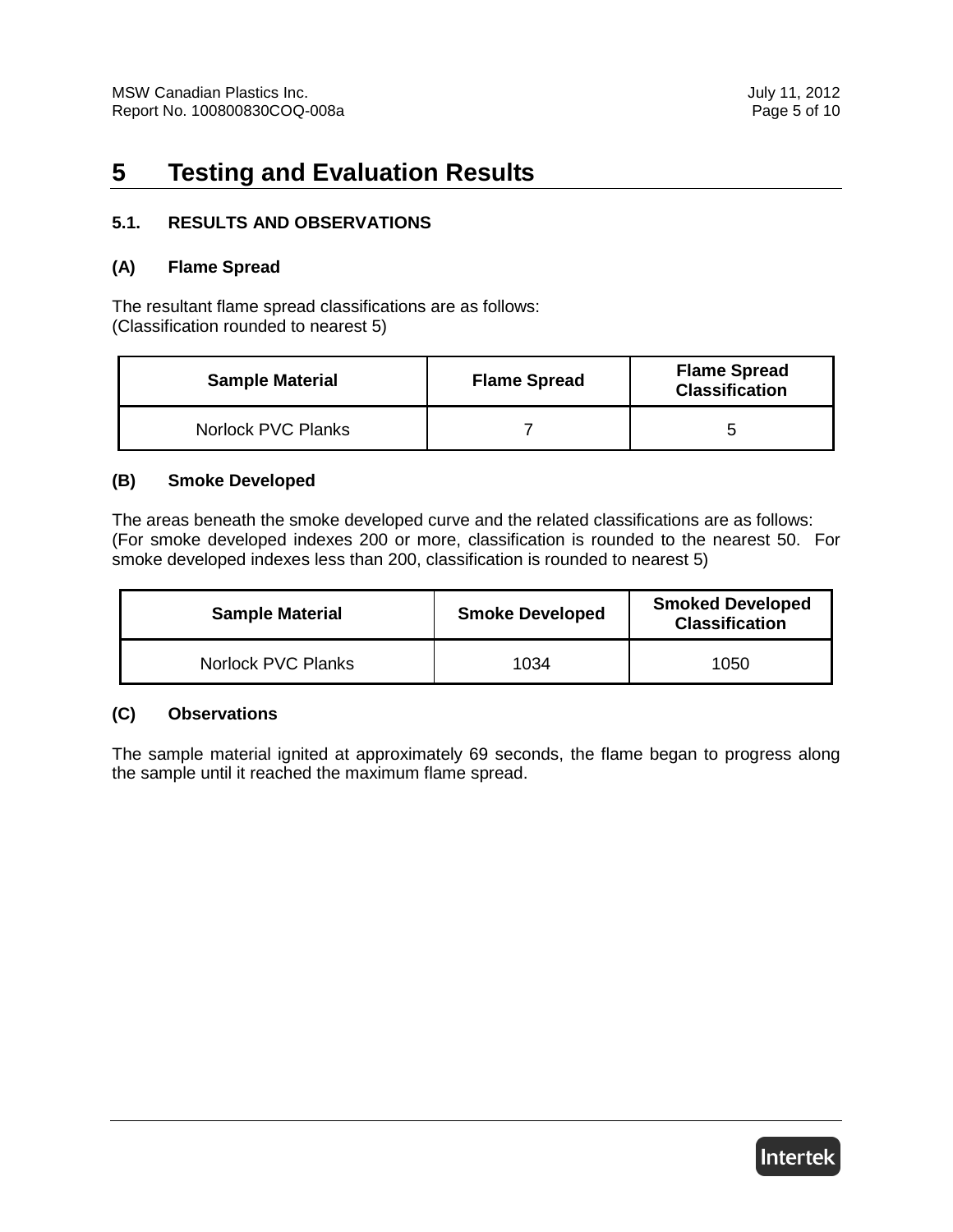# **6 Conclusion**

The sample of Norlock PVC Planks, submitted by MSW Canadian Plastics., exhibited the following flame spread characteristics when tested in accordance with ASTM E84-12 Standard Test Method for Surface Burning Characteristics of Materials.

| <b>Sample Material</b> | <b>Flame Spread</b><br><b>Classification</b> | <b>Smoke Developed</b><br><b>Classification</b> |
|------------------------|----------------------------------------------|-------------------------------------------------|
| Norlock PVC Planks     | ∽                                            | 1050                                            |

The conclusions of this test report may not be used as part of the requirements for Intertek product certification. Authority to Mark must be issued for a product to become certified.

## **INTERTEK TESTING SERVICES NA LTD.**

Tested and Reported by:

Kils Greg Philp

Technician – Building Products

Reviewed by:

Scott Leduc, EIT Reviewer – Fire Testing

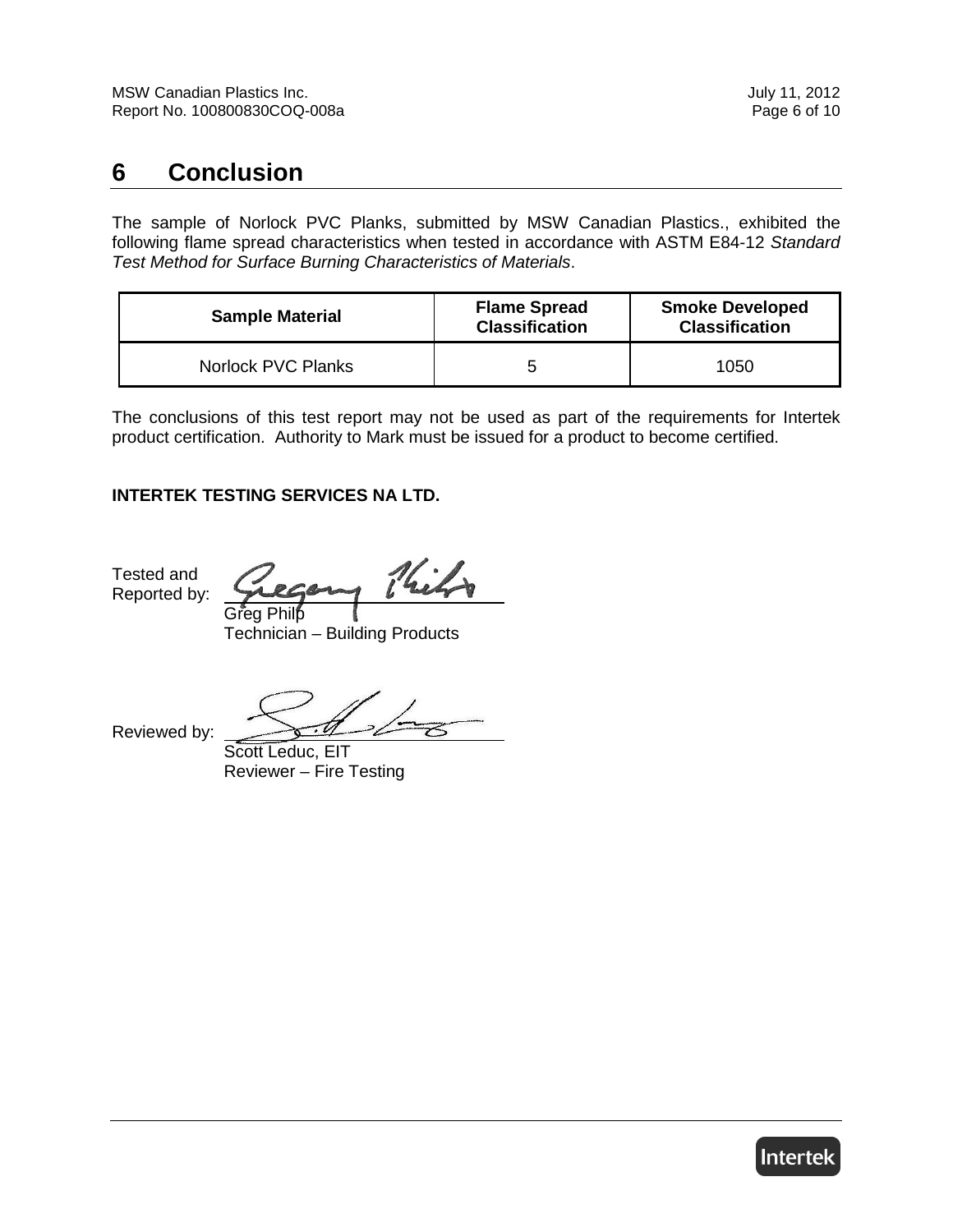MSW Canadian Plastics Inc.<br>
Report No. 100800830COQ-008a<br>
Page 7 of 10 Report No. 100800830COQ-008a

# APPENDIX A

DATA SHEETS

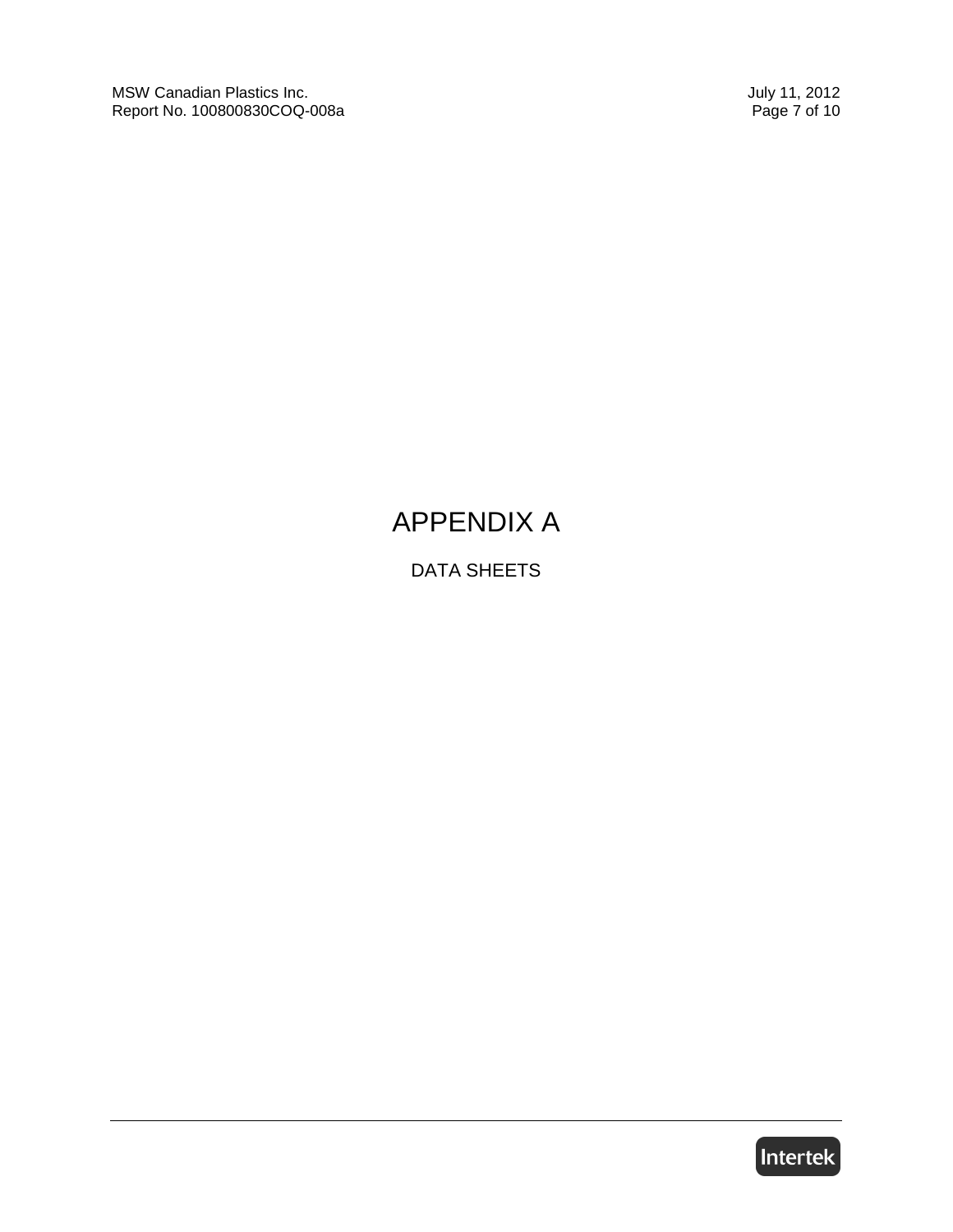#### **ASTM E84-12 DATA SHEETS**

#### ASTM E84

Page 1 of 2

Client: MSW Canadian Plastics Date: 07 06 2012 Project Number: 100800830 Test Number: 1 Operator: Greg Philp

Specimen ID: 1 1/4 in thick Norlock PVC Planks

#### **TEST RESULTS**

**FLAMESPREAD INDEX: 5** SMOKE DEVELOPED INDEX: 1050

#### SPECIMEN DATA . . .

Time to Ignition (sec): 69 Time to Max FS (sec): 507 Maximum FS (feet): 3.1 Time to 980 F (sec): Never Reached Time to End of Tunnel (sec): Never Reached Max Temperature (F): 500 Time to Max Temperature (sec): 599 Total Fuel Burned (cubic feet): 37.60

> FS\*Time Area (ft\*min): 13.2 Smoke Area (%A\*min): 861.3 Unrounded FSI: 6.8 Unrounded SDI: 1034.0

#### **CALIBRATION DATA...**

Time to Ignition of Last Red Oak (Sec): 45.0 Red Oak Smoke Area (%A\*min): 83.3

REVIEWED BY  $\bigvee$ 

TESTED BY  $a_{\sim}$ 

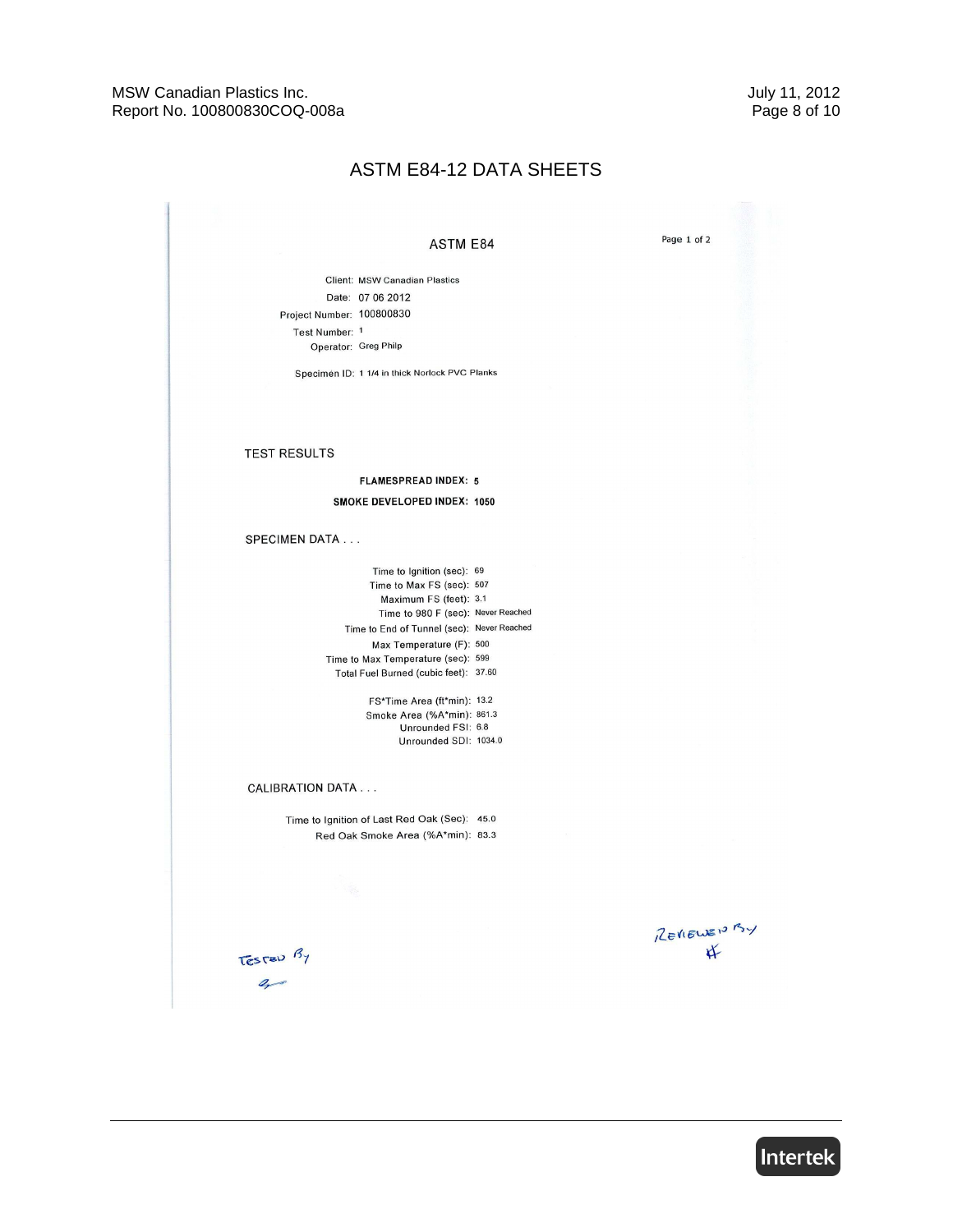

## ASTM E84-12 DATA SHEETS